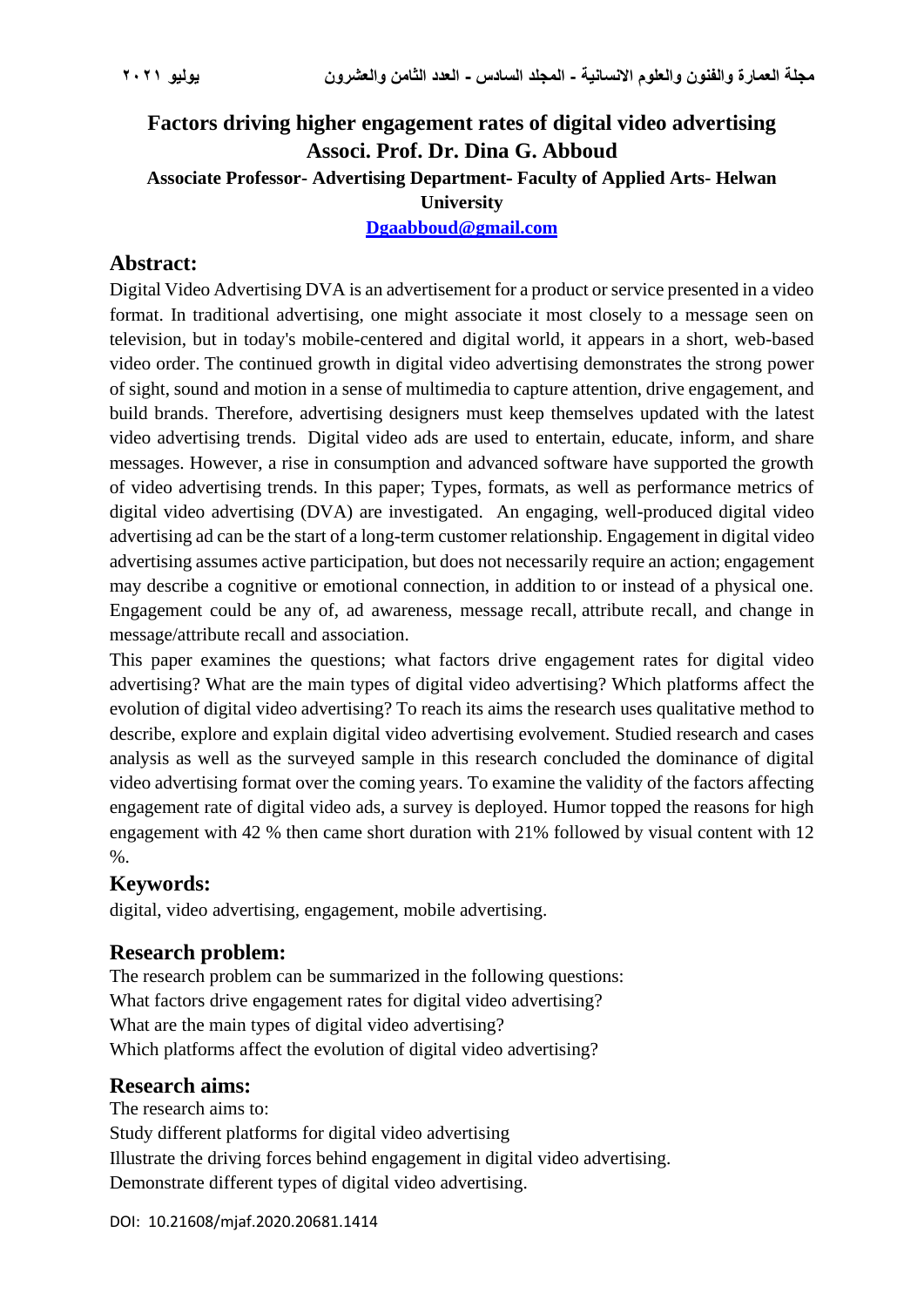# **Research methodology:**

This research uses the qualitative method for its descriptive, explanatory and exploratory roles. The research aimed mainly to understand in a deep, detailed, and thorough way the changing nature as well as the aspects of change and structure of digital video advertising that affect rates of engagement. Moreover, qualitative method enabled an analysis of the context and the environment of the investigated subject.

Documentation as well as survey is used as data collection tool to extract the criteria that affect high engagement rates in digital video advertising and examine its validity on random sample of digital users. To examine the validity of the factors affecting engagement rate of the digital video ads, a survey is deployed.

# **1. Introduction:**

According to Business Insider "Digital advertising video is a major emphasis among players in the industry because video content is becoming a growing interest for users across all devices. Traditional media keeps trailing behind to digital video." (Marcellin, O. 2018) The continued growth in digital video advertising proves the strong power of sight, sound and motion to attract attention, initiate engagement, and establish brands. As digital advertising revenue increases, mobile advertising is helping drive the growth, surpassing desktop advertising revenues. We see more growth and new opportunities for digital video in the near future. (IAB, 2019)

Digital advertising has evolved and come a long way from where it started. So, advertising designers should keep themselves informed with the latest video advertising trends. Digital video advertising is used to entertain, educate, inform, and share messages. Nevertheless, a rise in consumption and innovative software has reinforced the progression of video advertising. (Mohanty, 2019)

There are many reasons to investigate the evolution of digital video advertising. All signs point to the format dominating digital advertising in the coming years, thanks to its high potential to drive engagement and the right technology being finally set to scale. (Marcellin, O. 2018). Key trends are emerging in the digital video landscape: the dramatic growth of mobile video revenue, the deep penetration of smartphone adoption, and the rise of automation in buying and selling of video inventory (IAB, 2019). The way advertisers conceptualize, create, and disseminate the digital video ads will have a significant impact on the marketing ROI now and in the future. The ability to connect with buyers through visual content just might form the basis of the relationship between them and the brand. (Chandrasekar, 2018)

# **2. Defining digital video advertising DVA:**

Digital Video Advertising is merely an advertisement for a product or service featured in a video format. In traditional advertising, you might compare it most closely to a marketing message you'd see on television, but in today's digital context and mobile-centric world, it appears in a short, web-based video structure. According to the internet advertising bureau, global advertising revenue is showing significant growth. See figure (1).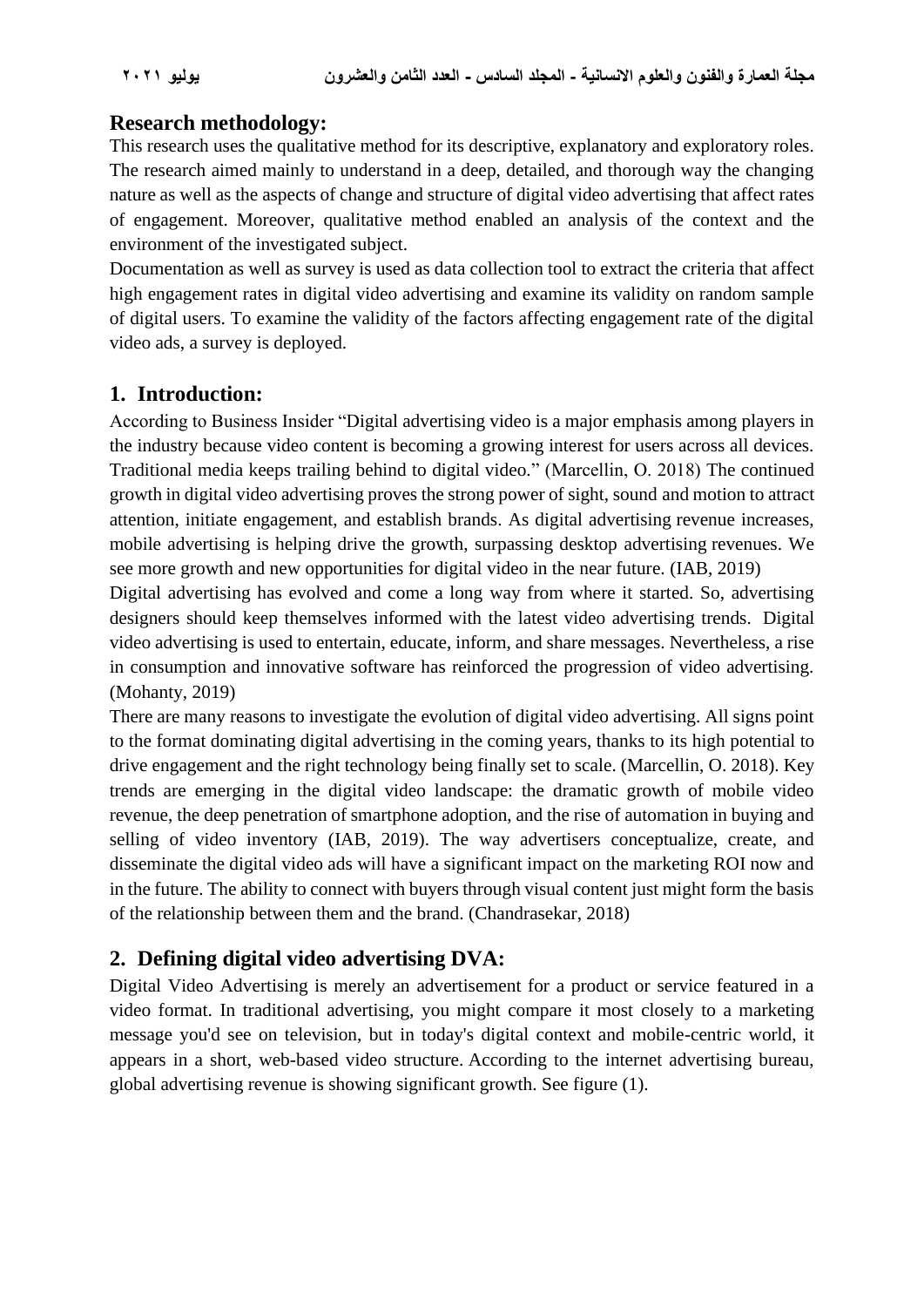

**Figure 1: Global growth in digital advertising revenue**

# **3. Types of digital video advertising (DVA): (**Criteo,2018)

• In-stream videos that pop up before, during, or after viewing another video content online.

• Out-stream videos that show up randomly placed on regular websites like blogs or news pages.

- Interactive videos that appear in a full-screen format.
- Webpage videos that give viewers additional information about a product, service or page content.
- In-game videos that show up while using mobile application or playing mobile game.

# **4. Formats of digital video advertising (DVA):**

## **4.1.Linear digital video ads:**

They are ads that are inserted between segments of streaming video content much like a TV commercial. They can play before (pre-roll), during (mid-roll), or after (post-roll) the streaming content. Linear ad formats can be accompanied by a companion ad or they can include an interactive component such as branded components of the video player (i.e. logos within the control bar, progress bar, etc.)

## **4.2. Non-linear digital video ads:**

They are images that "overlay" the video content. The ad runs concurrently with the streaming content so the user sees the ad while also viewing the content without interruption. Non-linear video ads can be delivered as text, static images, interactive rich media, or as video overlays.

## **4.3. Companion digital video ads:**

They come along with linear or nonlinear ads in the form of text, static image display ads, rich media, or skins that wrap around the video experience. The primary purpose of the companion ad is to offer continued visibility of the sponsor throughout the streaming video experience.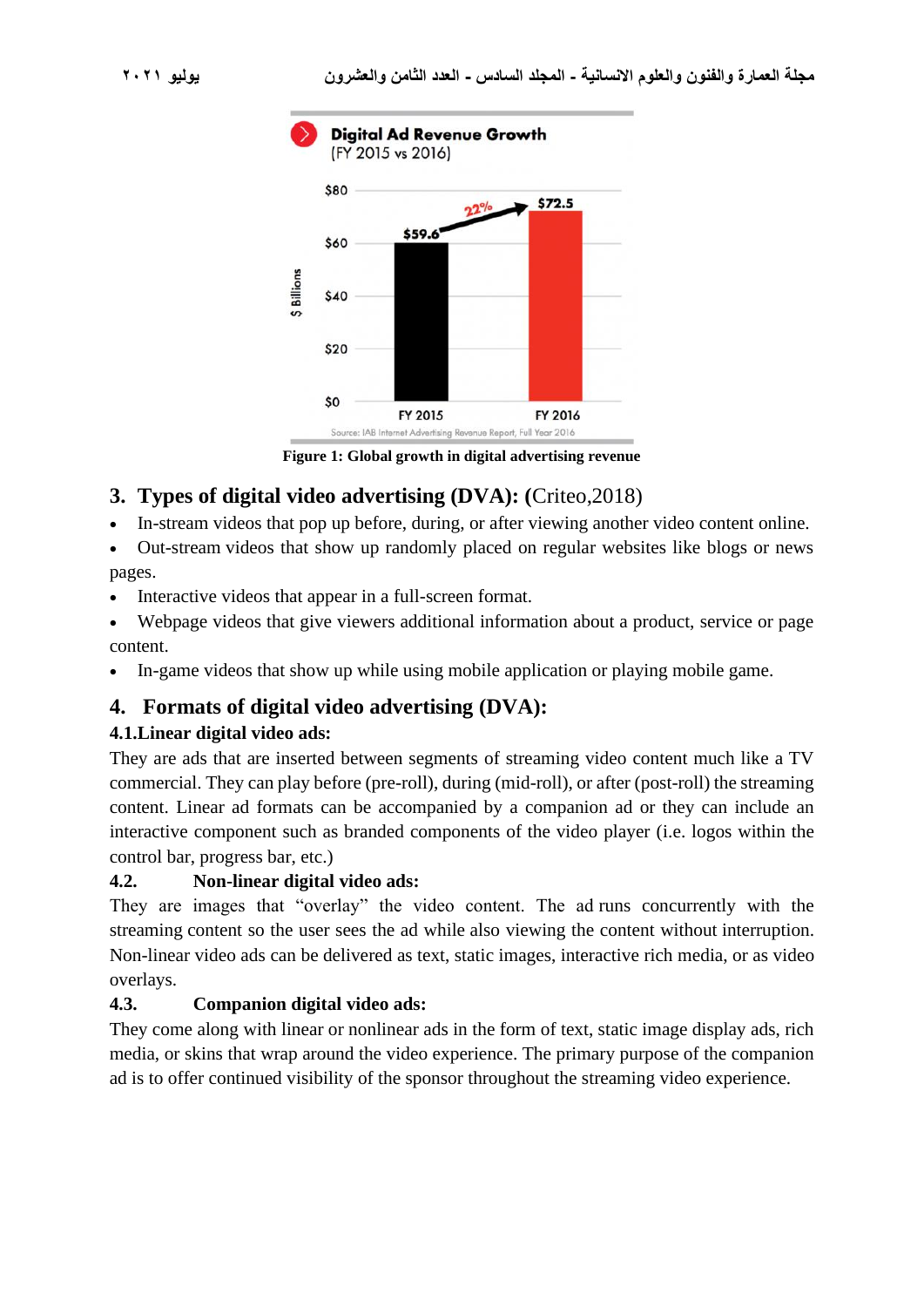

Source: IAB Digital Video In-Stream Ad Format Guideline

**Figure 2: Formats of digital video advertising**

# **5. Evolution of digital video advertising (DVA):**

Advertising was initially perceived as mainly verbal/textual mode of communication. As webbased and digital advertising progressed, it tended to retain these features; however, a number of developments have created parallel and powerful trends in digital communication. The first is the evolution of Web 2.0, characterized by user-generated content, peer-to-peer communication and interactivity, which has required advertisers to consider the interactive scopes of their communication, and enabled consumers to create texts about products and services, which are outside of the control of the advertiser. Consumers are thus in a powerful position to recommend products through electronic word of mouth ('eWOM').

The second development is the rise of the concept of the 'working consumer' who co-creates value for brands and products; this, too, involves a loss of control on the part of the advertiser as communicator, since the consumer can also devalue a product or brand or subvert message content through remediation and comment.

The final dimension is the increasing part of 'personalization' in web-based advertising, which allows for customized and localized offerings to be made to consumers on an individual or oneto-one basis (Kelly-Holmes, 2005).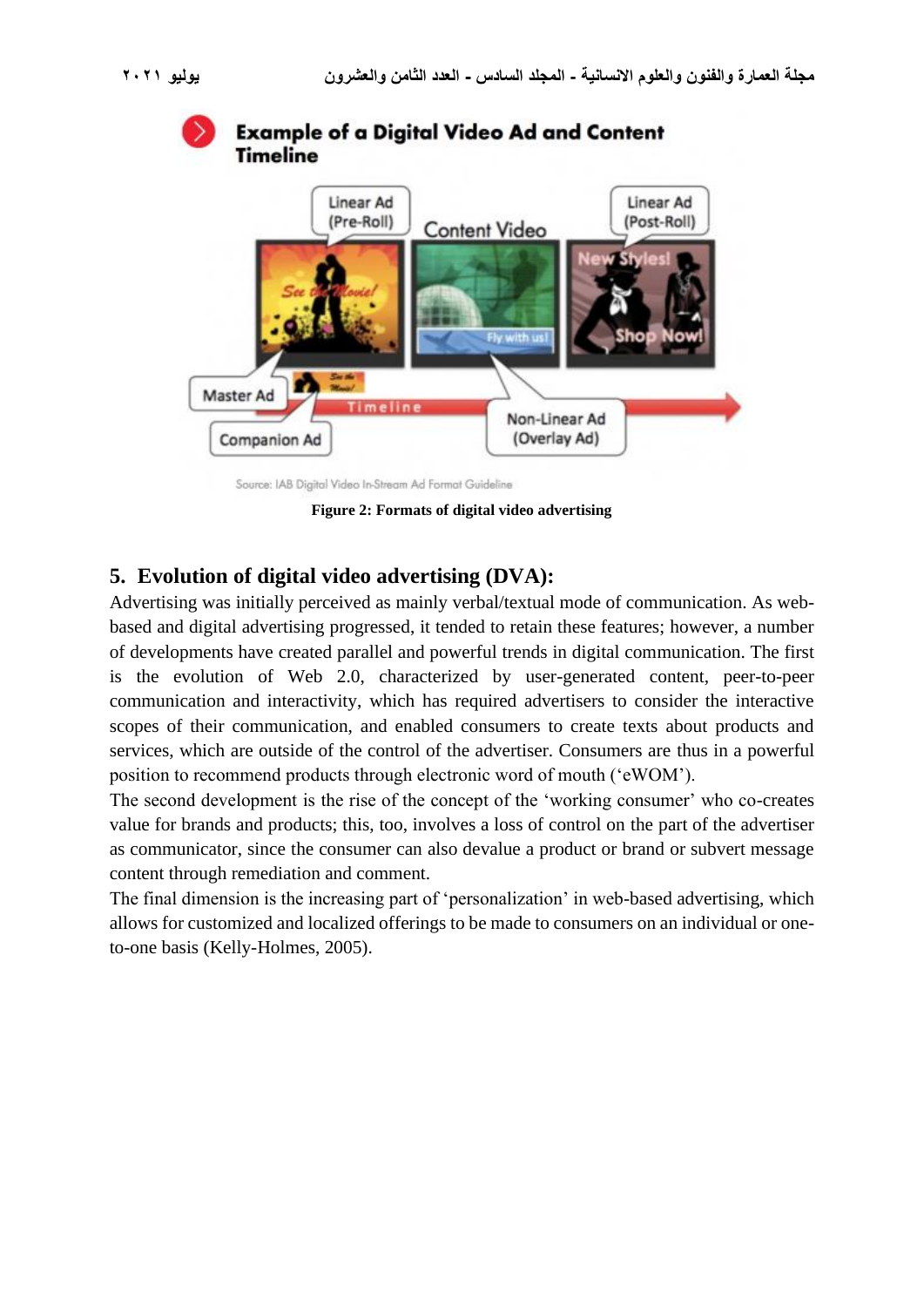

Video has become such a natural part of the web browsing experience that advertisers can use it to quickly engage with their costumers (Chandrasekar, 2018). Mary Meeker (2018) stated that internet usage growth is solid while many believe it's higher than it should be. The dynamics of global innovation & competition are driving product improvements, which, in turn, are driving digital consumption and evolution. Many usability improvements are based on data collected during the taps / clicks / movements of mobile device users (Meeker, 2018). According to IAB, Video ads help brands reach an extensive market with correct targeting in lesser time.

## **6. Digital video advertising (DVA) audiences shift:**

Changing consumer behavior and technological advances in content transfer have resulted in a new media setting, one where the lines between TV and video are increasingly unclear. This TV-video-shift is motivating the marketplace to rethink definitions and approaches to video advertising. In order to comprehend digital video, designers must pursue its complex and evershifting ecosystem. Traditional TV and digital video contexts are significantly different. TV viewers are used to lean-back experiences; digital consumers are typically more lean-forward, short-term task focused and susceptible to clicking away at an instant's communication.

Mobile consumers have also grown accustomed to content that has been tailored to their approaches, and they expect advertising to be relevant and personalized. While in some cases repetition may improve recall, too much frequency on any platform can cause annoyance among consumers. A good way to ensure a better digitally oriented consumer experience is to shoot video advertisement creative from the start in different aspect ratios (9:16 and 16:9) with story lines of different lengths so as to better match the ad to every platform on which it will be viewed (i.e. vertical video ads for mobile app platforms such as Snapchat and Instagram).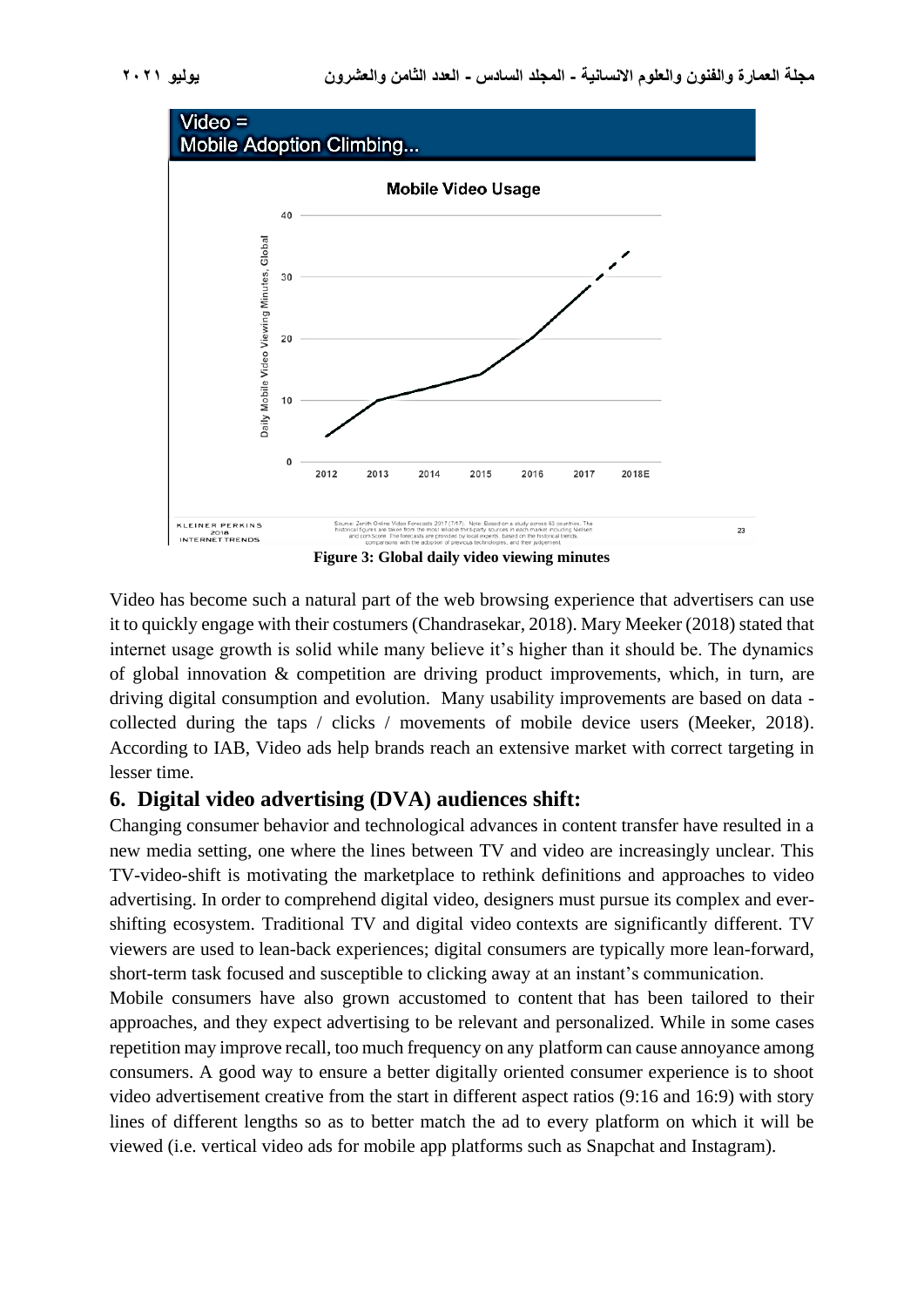

**Figure 4: Different ratios for all media and platforms**

Considering the digital video viewers' experience is vital. Audience and the platform the ad will appear on are considered a crucial aspect, as well as using tailoring, personalization, concentration and targeting to send messages to unique groups in the digital context. With video view ability (the opportunity to see a video ad) defined as a video advertisement playing for two continuous seconds with half of the ad's pixels in focus in the browser, advertisers need to hook their audiences rapidly. Additionally, with the power of the internet at viewers' fingertips, a strong, crisp call-to-action or message is offered to the video viewer who can act upon or remember. Interaction points can include a "click-to-call" to learn more about the brand.



**Figure 5: Digital video advertising environment**

Across video platforms, new prospects to reach and engage consumers come in many forms and methods. The term video is perceived through varying yet overlapping frameworks. Advertisers employ these options to better engage with consumers.

Many platforms have a dynamic and creative nature. The ability to allow advertisers to schedule slightly modified ads as the timeline of the campaign progresses is offered in digital platforms. While some platforms give advertisers the ability to run short creative ads, others are responding with longer creative ads. However, challenges can rise from placing and promoting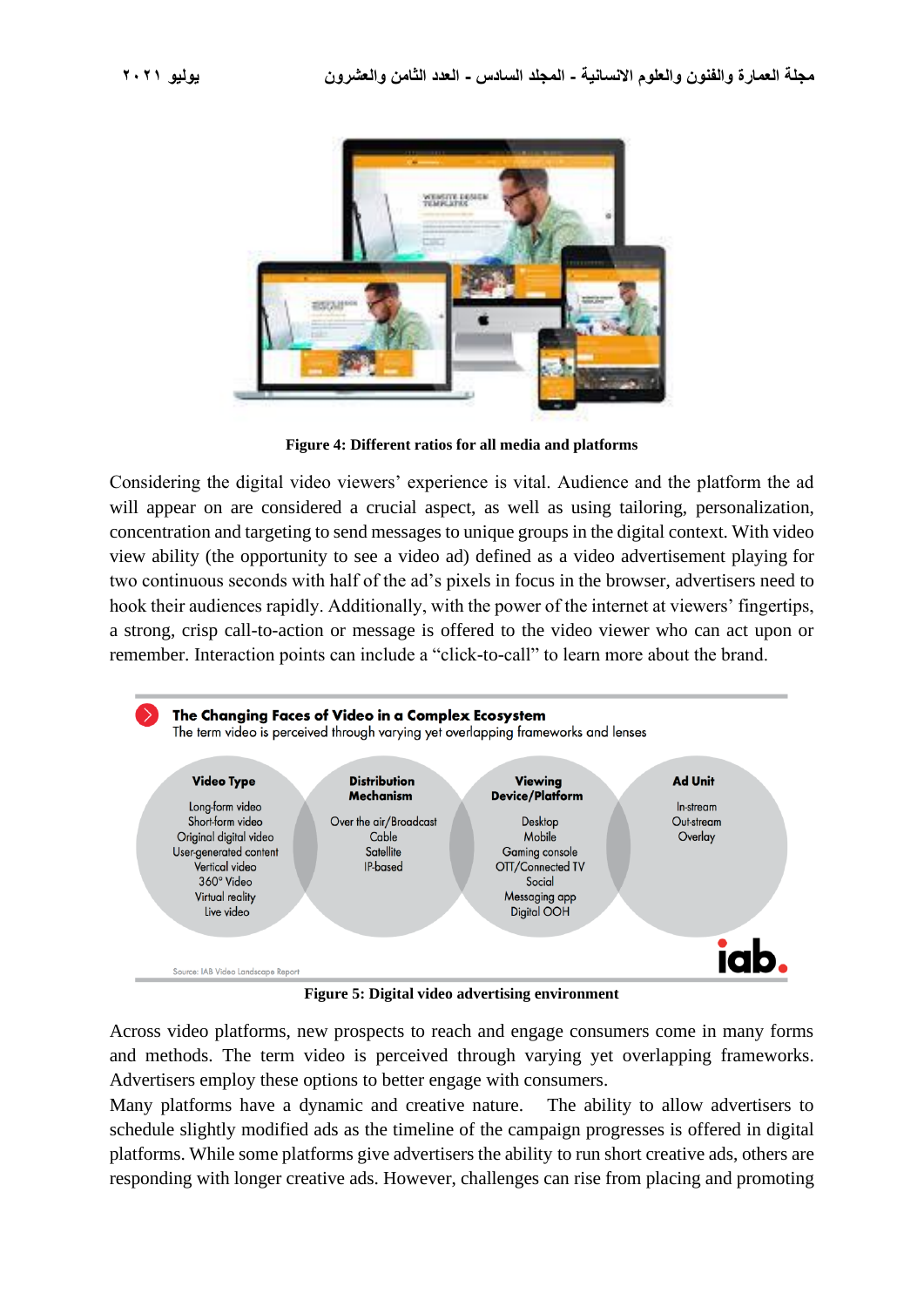long form video ads, the payoff, can lead to increased attention, received media, and even virility. People respond to ads that challenge the audiences' expectations, play on the heart strings, and surprise them with something they've never seen before.

Mobile phones have affected consumer markets and changed behavioral patterns. Diverse device friendly ads are essential for brands which advertise digitally. In 2018, 52% of worldwide online traffic came from mobile devices alone while rest stats indicate its exponential growth. In the time when more than half of all online transactions take place on mobile devices, it is crucial for brands to create vertical ads (Nowekeabia, B. 2019)

Most of the videos shot on phones are present in an upright design, which is known as vertical video (Mohanty, 2019). Yet another mobile device advertising format that has been proven successful, in-stream ads are 5 to 15 seconds of videos placed directly within live video streams and on-demand videos in mobile phones. These short, mid-roll ads are selectively optimized for views, impressions, brand awareness, app installs, reaches, and engagements. It is helpful for advertisers to tap into Facebook's average regular 8 billion video views. (Mohanty, 2019)

According to Criteo,2018 as more users migrate to the Internet for video consumption, it's essential to entertain them with a great ad experience. Meaningful and interactive, creative are the key: the standard 30-second TV ad format should be used with care, and advertisers should favor shorter ads as much as possible, especially on mobile devices. Interactivity features – such as overlays, all creative components displayed over video content e.g. CTAs on YouTube videos – are also helpful to engage the user. (Marcellin, 2018)

# **7. View ability measurement and metrics for DVA:**

Video advertising as a branding format shouldn't be only assessed by performance such as clicks (CTR), but rather, the users' engagement and attention throughout streamed content. The most common KPIs (Key Performance Indicators) identified as a core means of tracking performance, may include impressions, completion rate, viewable completed rate, completed view, reach & frequency, total unduplicated reach, brand lift, engagement, and attention (IAB, 2019). The initial delivery of a **video ad impression** is typically a core metric and a minimum input or precursor to view ability measurement and metrics.

Digital video ads which appear before (pre-roll), during (mid-roll), and after (post-roll) content, are counted as the "measurement of responses from an ad delivery system to an ad request from the user's browser, which is filtered for invalid traffic and is recorded at a point as late as possible in the process of delivery of the creative material to the user's browser. The ad must be loaded and at minimum to begin to render in order to count it as a valid ad impression" (IAB, 2019)

## **7.1. Frequency and sequencing:**

Frequency is the average number of times users are exposed to your campaign over a set period of time. The real trick lies in understanding campaign's "optimal frequency" to achieve maximum effectiveness. In academic circles, the process for evaluating this is known as "frequency value planning" (IAB, 2019). The subject of effective frequency is quite controversial. In digital advertising context, ad sequencing refers to scheduling a particular and ordered ad sequence.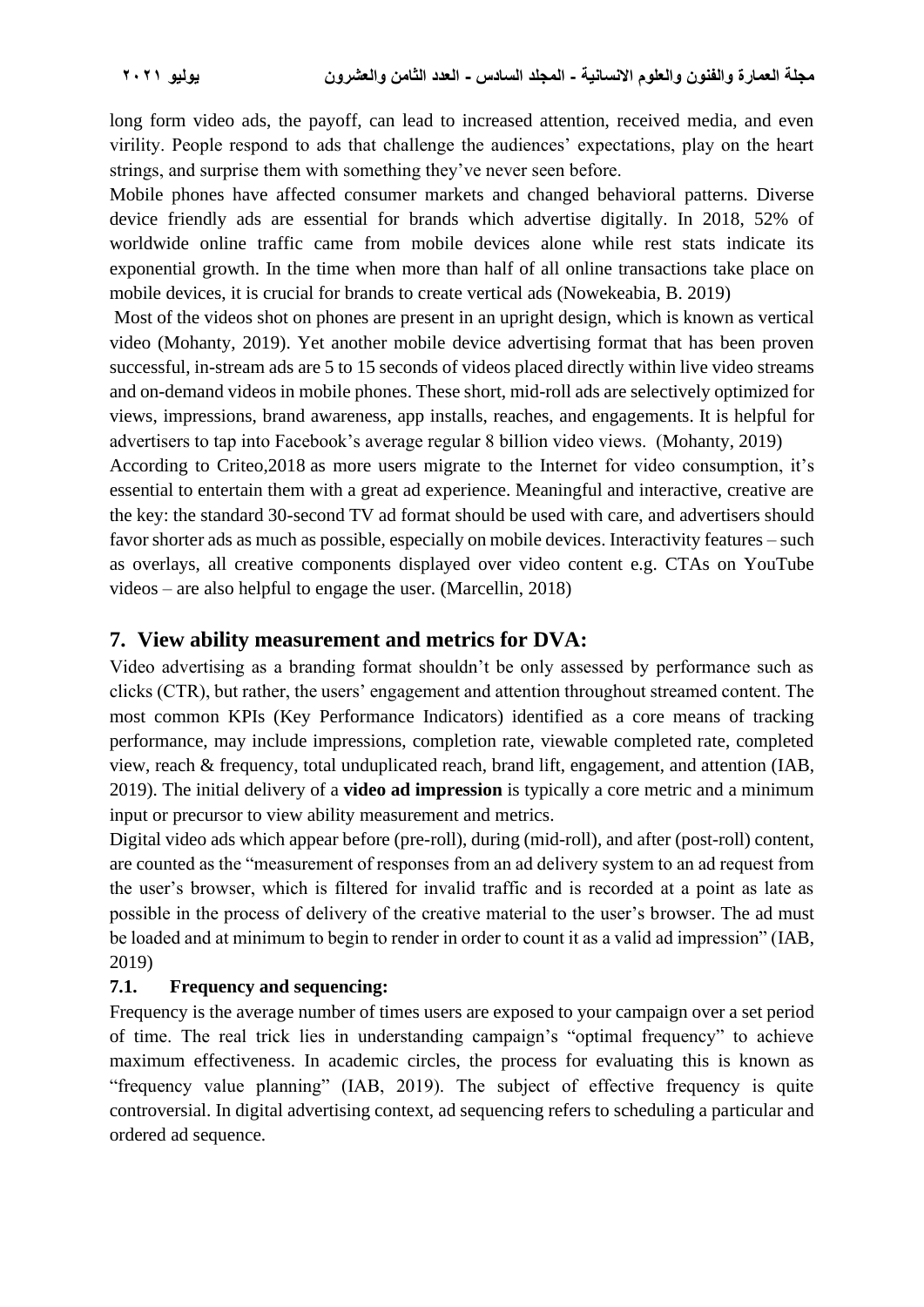#### **7.2. Built – in content:**

Native video ads are more about education and entertainment. They're more research-based and focused on storytelling as opposed to product-centric or sales oriented. This combination makes them more engaging and shareable among viewers (Mialki, 2018). The biggest areas where native video ads differ from pre-roll ads are video length and the level of disruption they cause.

## **7.3. Duration:**

DVA are not restricted in length. This means that while advertisers are limited to what they can include in a pre-roll ad; they can fill native video ads with as much useful information as they want. (Mialki, 2018)

#### **7.4. Disruption**

The most notable difference, though, is that web users are not given a choice to avoid pre roll ads (unless a skip feature is enabled, e.g. YouTube). Instead, pre-roll ads act as a barrier to what the user intended to see and are automatically displayed before the desired content. Conversely, native video ads aren't disruptive to the user experience; people can choose to scroll right by them without being disrupted. Because of this added control, users are more likely to stop and watch. (Mialki, 2018)

Because consumers are now exposed to so much video advertising on a daily basis they have become adept at recognizing when a video is of poor quality. An engaging, well-produced video ad can be the start of a long-term customer relationship, but a poor-quality example will cause them to associate your brand with staleness and desperation. (Chandrasekar, 2018)

# **8. Engagement rate Metrics for DVA:**

# **Engagement Metrics for digital video can vary based on type of ad, device, campaign goal and advertising category. It is not a single concept, but a spectrum of interconnected dynamics that will ultimately have a positive impact on the consumer-brand connection. (IAB, 2018)**

Engagement assumes active participation, but does not necessarily require an action; engagement may describe a cognitive or emotional connection, in addition to or instead of a physical one. Although it is assumed to be a prerequisite to advertising effectiveness, it does not, in and of itself, always result in tangible, immediate effectiveness. (Malthouse & Calder: 2018) This definition communicates that engagement is a "push/pull" process. The "push" is the advertising itself, dependent on both the media platform and, critically, the creative execution and brand storytelling. The "pull" is the consumer who is aware of, spending time with, and internalizing that advertising. (IAB, 2018)

Engagement can include any of the following:

- Ad/Campaign Awareness
- Brand Message Recall
- Attribute Recall
- Change in Message/Attribute Recall and Association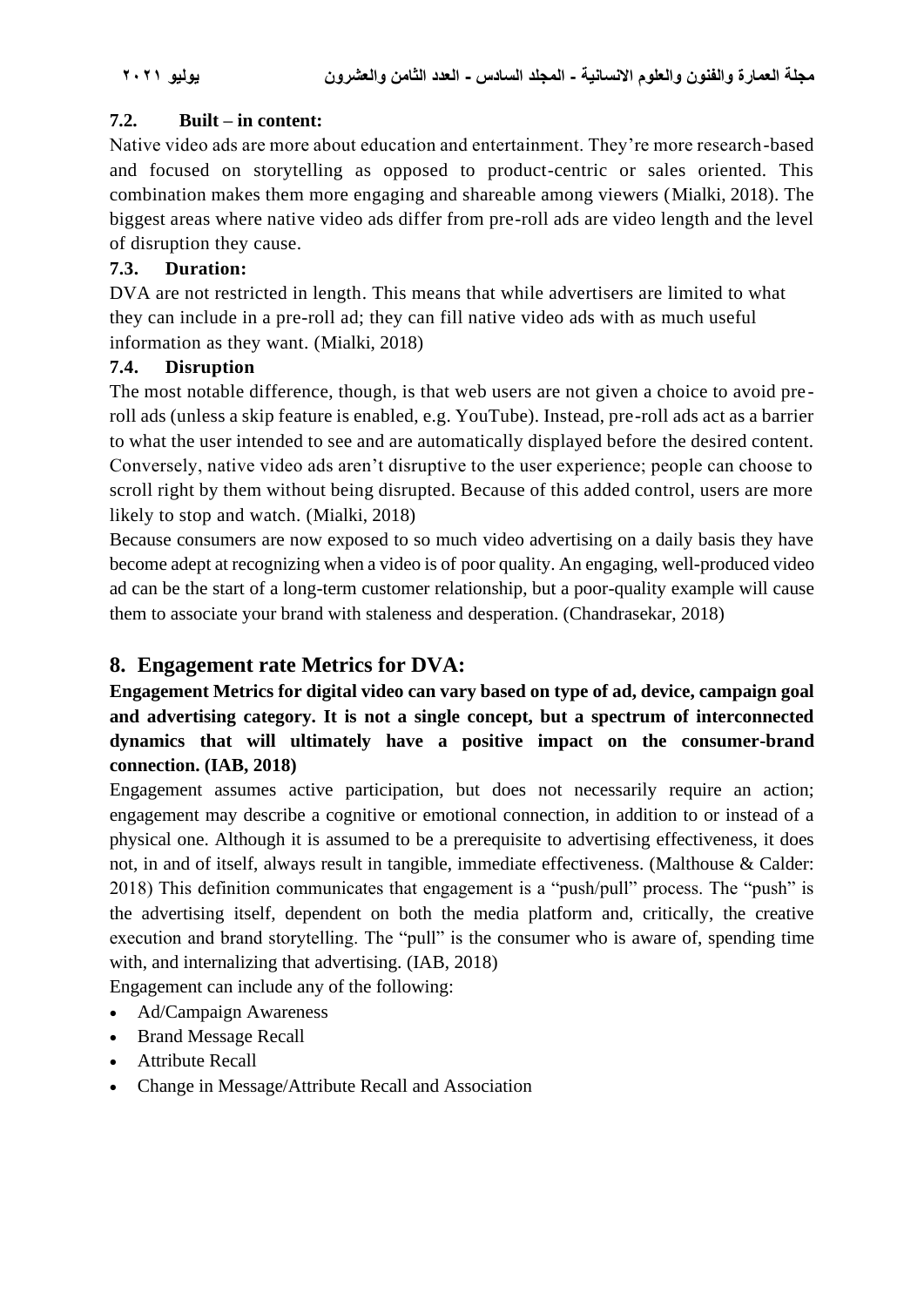#### **9. Factors increasing Engagement rates:**

#### **9.1. Storytelling:**

## **The rising trend of vertical advertisements on Instagram stories & Snapchat has convinced brands into developing mobile-friendly videos**.

Mobile advertising not just reduces on-screen distraction but also helps engage the right customers. The growing consumption of online content & mobile ads has provided more scope and reasons for brands to create vertical video ads. (Mohanty, 2019)

#### **9.2. HD quality:**

Whether it's in the form of educational content, reports, entertainment, or ads, organizations have caught on to the fact that high-quality video has the ability to engage users on a deep and substantial level. (Chandrasekar, 2018)

#### **9.3. Visual content:**

Articles containing images receive 94% more views as compared to those that don't have any images. Tweets that are posted with images are retweeted 150 % more compared to those that are composed of text only. Facebook posts that are posted with images receive 3X more engagement than posts that don't have any images. (Price, 2017)

A new form of digital art gaining popularity online is Cinemographs. These photo and video hybrids contain a subtle motion that plays in a seamless loop while the rest of the image remains still. It's a visually interesting effect that creates the illusion you are watching an animation. Cinemographs are made using high-end cameras and a post-production tool to composite a series of photos or video recordings. The first to use this technique (or popularize it) were New York based photographers Kevin Burg and Jamie Beck. It was originally intended to bring life to their fashion week photos but ultimately sparked the curiosity of the web. It wasn't long before advertisers started using Cinemographs campaigns. Cinemographs garner more interest than photos without the involved process of video. It calls for a bit of imagination, but it's another way advertisers tell their stories. (Clum, 2019)

#### **9.4. Short videos**

Countless advertisers and marketing professionals find themselves researching the perfect length for their video, to make sure that they convey the right impression, in the perfect amount of time. On average, desktop viewers will stick with a video that they find interesting for around 2 minutes - whereas viewers on their cellphones may spend as long as five minutes watching an ad. This means that the length of your video can be somewhat flexible in comparison to other media, but keeping it short and sweet might be the best option. (ExractDrive, 2019) Time plays a significant role in advertising. Nowadays, people are so much selective, that they would spend time only on ads that are relevant & attractive. As virtual video content rise in number, the time viewers spend on watching video content has decreased. Therefore, it is wise for advertisers to create short videos. Brands should focus on creating an impactful 15 seconds video that would coax a response from the viewer.

Such market trends have led brands into creating shorter ads that would beat the 'skip' button clicks and convey messages in the least time. (Mohanty, 2019)

#### **9.5. Humor (memes)**

Digital video advertising campaign can be incredibly beneficial when done properly. After all, there's nothing quite like making your audience laugh to help you develop a positive bond with them that will keep viewers coming back in the future. Unfortunately, just because humor can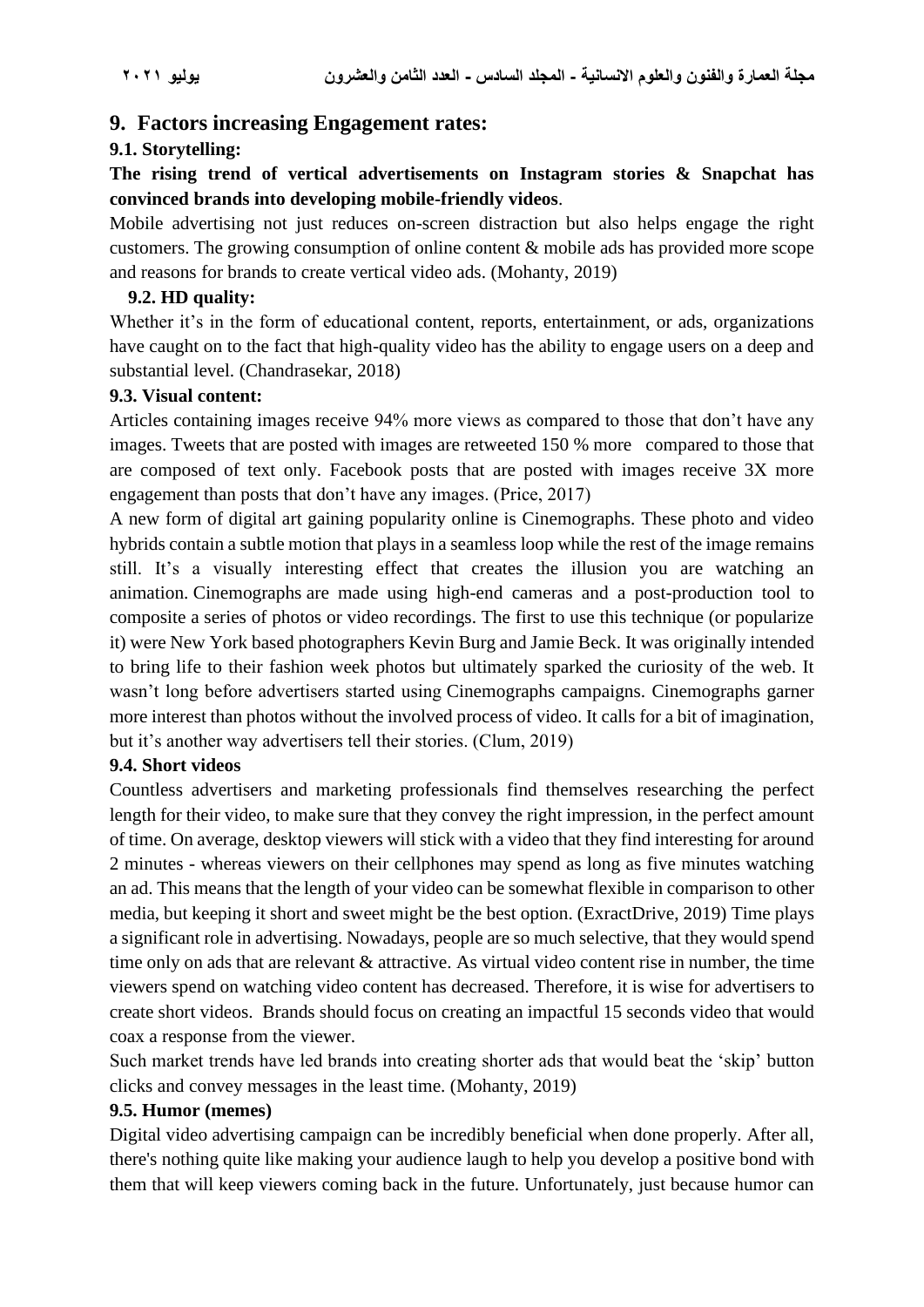work - doesn't mean that it is right for all situations. If you, or the person presenting your video is funny, and you can find a way to successfully incorporate humor into the advertisement then feel free to try it out. However, the worst thing you can do is try to force your video to be funny - if the humor isn't natural - just leave it out of the video. (ExractDrive, 2019)

## **9.6. Transformational versus informational:**

Transformational digital video advertising transforms the audience to imagine the experience, feelings, and emotions associated with the brand. Transformational ads aim to provoke emotions. This is in difference to informational digital video advertising where the focus is on the features of the brand. The later reveal brand data, factual information and verifiable data. (Broadus II, 2011).

## **9.7. Personalization:**

Finally, if you want humans to respond to your message, be sure your message sounds human. Internet users have spent the last 20 years overwhelmed with offers and messages, and will often quickly tune out messages that are executed poorly, or are just irrelevant to them. Targeting and personalization will be the name of the game—delivering fewer ads, to the right people, at the right time.

# **10.Conclusion:**

To examine the validity of the factors affecting engagement rate of the digital video ads, a survey is deployed. A response of 119 out of 200 that is of 59.5% of the sent questionnaires was collected back. 58 are males of 48.7% and 61 are females of 51.2%.

When asked to arrange the factors affecting engagement of digital video advertising stating the first three factors; Humor then short duration then visual content. Humor topped the reasons for high engagement with 42 %, then came short duration with 21%, followed by visual content with 12 %, then transformational appeals 11 %, then story telling with 8 % personalization, 6 % high quality.

# **Studied research and cases analysis as well as the surveyed sample in this research concluded the following:**

• Dominance of digital video advertising format in the coming years shows no slowing down comparing revenues of the last four years.

• As consumer behavior changed and technological aspects of mass media landscape advanced, the borders between TV advertising and digital video advertising (DVA) have blurred.

• DVA consumers raised the bar for the advertisers. Higher quality, use of targeting and tailored content and execution of DVA are among other aspects expected to achieve high engagement rates.

• An engaging, well-produced digital video advertising ad can be the start of a long-term customer relationship.

• Engagement assumes active participation, but does not necessarily require an action; engagement may describe a cognitive or emotional connection, in addition to or instead of a physical one.

• Engagement could be any of, ad awareness, message recall, attribute recall, and change in message/attribute recall and association.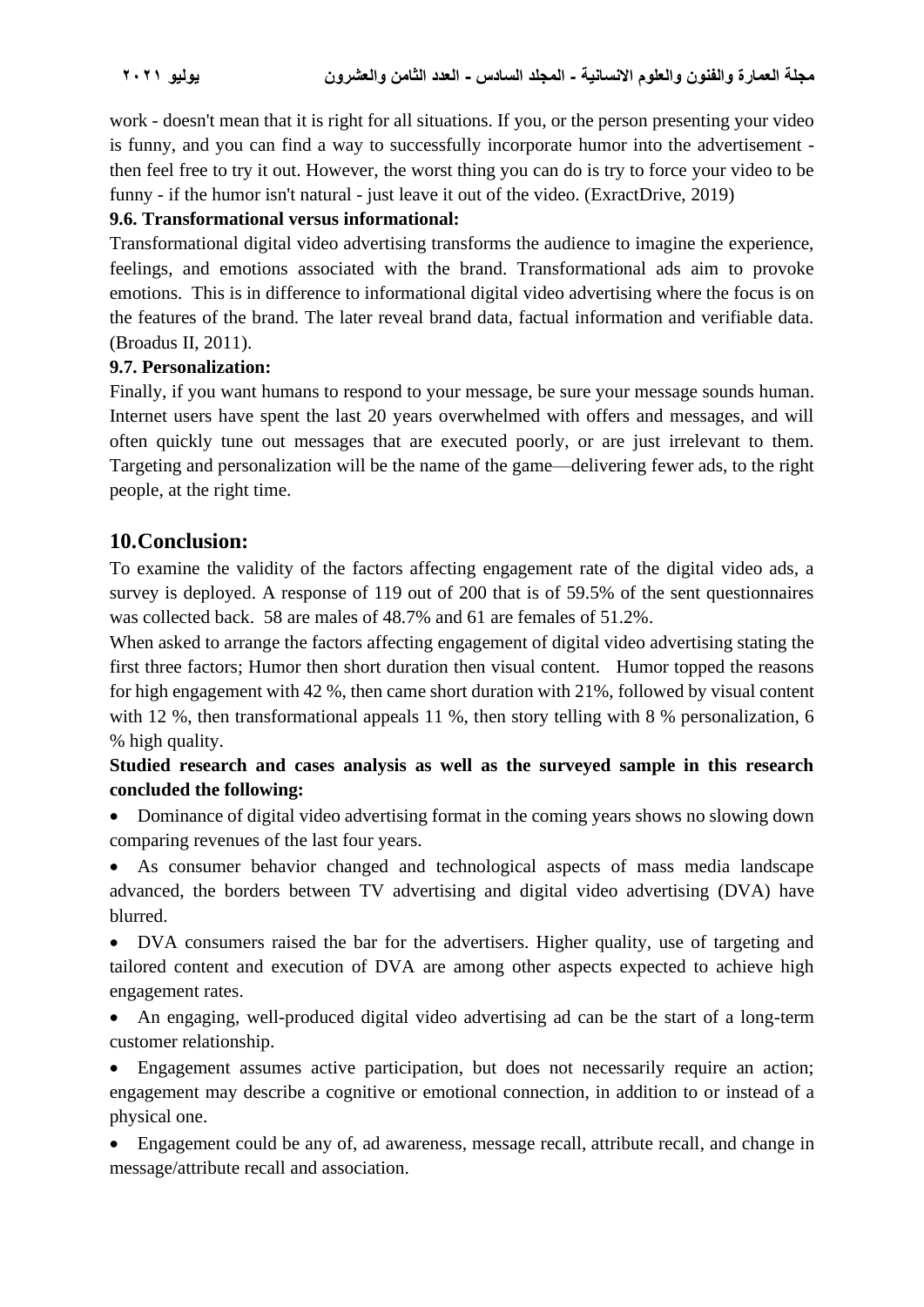- Humor topped the reasons for high engagement with 42 %.
- Second came short duration with 21%.
- Followed by visual content with 12 %.
- Transformational appeals 11 %.
- Then story telling with  $8\%$ .
- Personalization got 6 %.

# **11. Recommendations:**

The research recommends that higher engagement rates are achievable when using humor advertising strategy, short duration digital video advertising or/ and high quality visual content.

• More deep research is needed to reach more effective results when using digital video advertising in the Egyptian market.

• As digital advertising is a global phenomenon, more considerations are needed to tackle the cultural aspects.

• Agencies are leaving traditional TV formats in favor of digital advertising and this should be reflected in the ad spending.

• More interdisciplinary research is needed into platforms, websites, formats, strategies and visual content of digital video advertising.

# **12.References:**

1. Broadus II, Thomas Grant: The viral fingerprint: A content analysis of popular viral advertisements. Master thesis, university of southern Mississippi, USA, 2011

2. Chandrasekar, Chaitanya : How Digital Video Advertising Will Dominate the Next Decade, from; Search Engine Journal, June 26,2018. Available online:

**[https://www.searchenginejournal.com/digital-video-advertising-](https://www.searchenginejournal.com/digital-video-advertising-domination/256031/#close)**

**[domination/256031/#close](https://www.searchenginejournal.com/digital-video-advertising-domination/256031/#close)** (2018).

3. Kelly-Holmes, Helen: "Digital advertising", Palgrave, p: 212-225 available online: academia.com, (2005).

4. Malthouse, Edward and Calder, Bobby: From advertising to engagement in the handbook of communication engagement: pp411-420: www. Researchgate.net: 2018.

5. Marcellin, Olivier: Digital Video Advertising: Where We Are & Where We're Going, from Criteo on October 29, 2018. Available online: **[https://www.criteo.com/insights/state-of](https://www.criteo.com/insights/state-of-digital-video-advertising/)[digital-video-advertising/](https://www.criteo.com/insights/state-of-digital-video-advertising/)** (2018).

6. Meeker, Mary: Internet trends: Kleiner Perkins. Available online: [https://www.kleinerperkins.com/files/INTERNET\\_TRENDS\\_REPORT\\_2018.pdf:](https://www.kleinerperkins.com/files/INTERNET_TRENDS_REPORT_2018.pdf) (2018).

7. Mialki, Stephanie: Native Video Advertising: How to Make Your Brand More Engaging, from Instapage on August 31, 2018: available online: **[https://instapage.com/blog/what-is](https://instapage.com/blog/what-is-native-video-advertising)[native-video-advertising](https://instapage.com/blog/what-is-native-video-advertising)** (2018).

8. Price, Chuck: 6 Types of Visual Content That Get the Most Links & Shares, from; Search Engine Journal, November 13, 2017. Available online: <https://www.searchenginejournal.com/visual-content-types-links-shares/223277/#close> (2017).